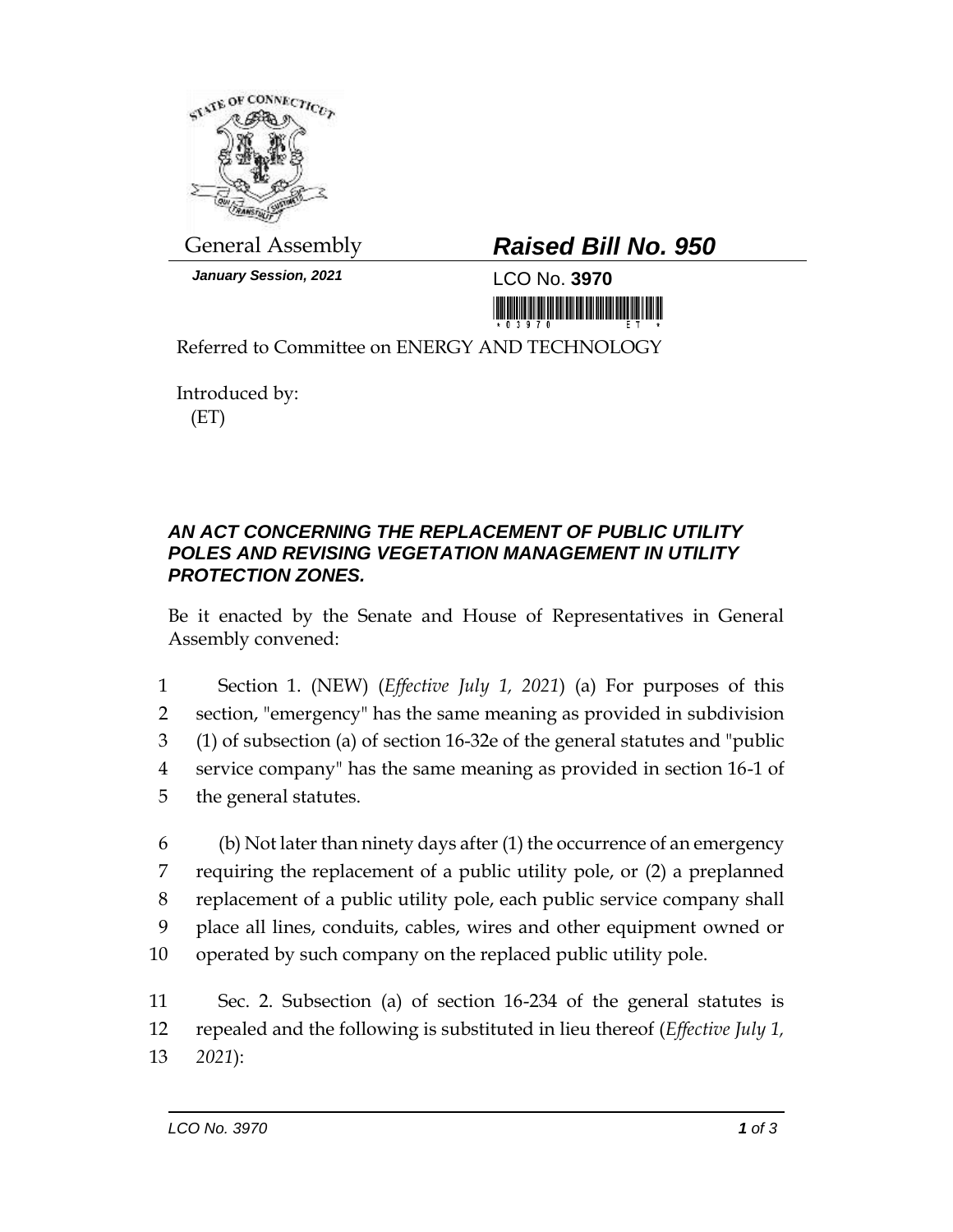(a) As used in this section:

 (1) "Utility" means a telephone, telecommunications or electric distribution company, each as defined in section 16-1;

 (2) "Utility protection zone" means any rectangular area extending horizontally for a distance of eight feet from any outermost electrical conductor or wire installed from pole to pole and vertically from the ground to the sky;

 (3) "Hazardous tree" means any tree or part of a tree that is (A) dead, (B) extensively decayed, or (C) structurally weak, which, if it falls, would endanger utility infrastructure, facilities or equipment;

 (4) "Vegetation management" means the retention of trees and shrubs that are compatible with the utility infrastructure and the pruning or removal of trees, shrubs or other vegetation that pose a risk to the reliability of the utility infrastructure. Until such time as the Department of Energy and Environmental Protection issues standards for identifying such compatible trees and shrubs, the standards and identification of such compatible trees and shrubs shall be as set forth in the 2012 final report of the State Vegetation Management Task Force;

 (5) "Pruning" means the selective removal of plant parts to meet specific utility infrastructure reliability goals and objectives, when performed according to current professional tree care standards and in a manner that retains the structural integrity and health of the vegetation;

 (6) "Abutting property owner" means the owner of the property abutting or adjacent to that portion of a public road, public highway or public grounds where the tree or shrub that the utility proposes to remove or prune is located; **[**and**]**

 (7) "Private property owner" means the owner of the property where a tree or shrub the utility proposes to remove or prune is located, which may include municipally owned land; **[**.**]**